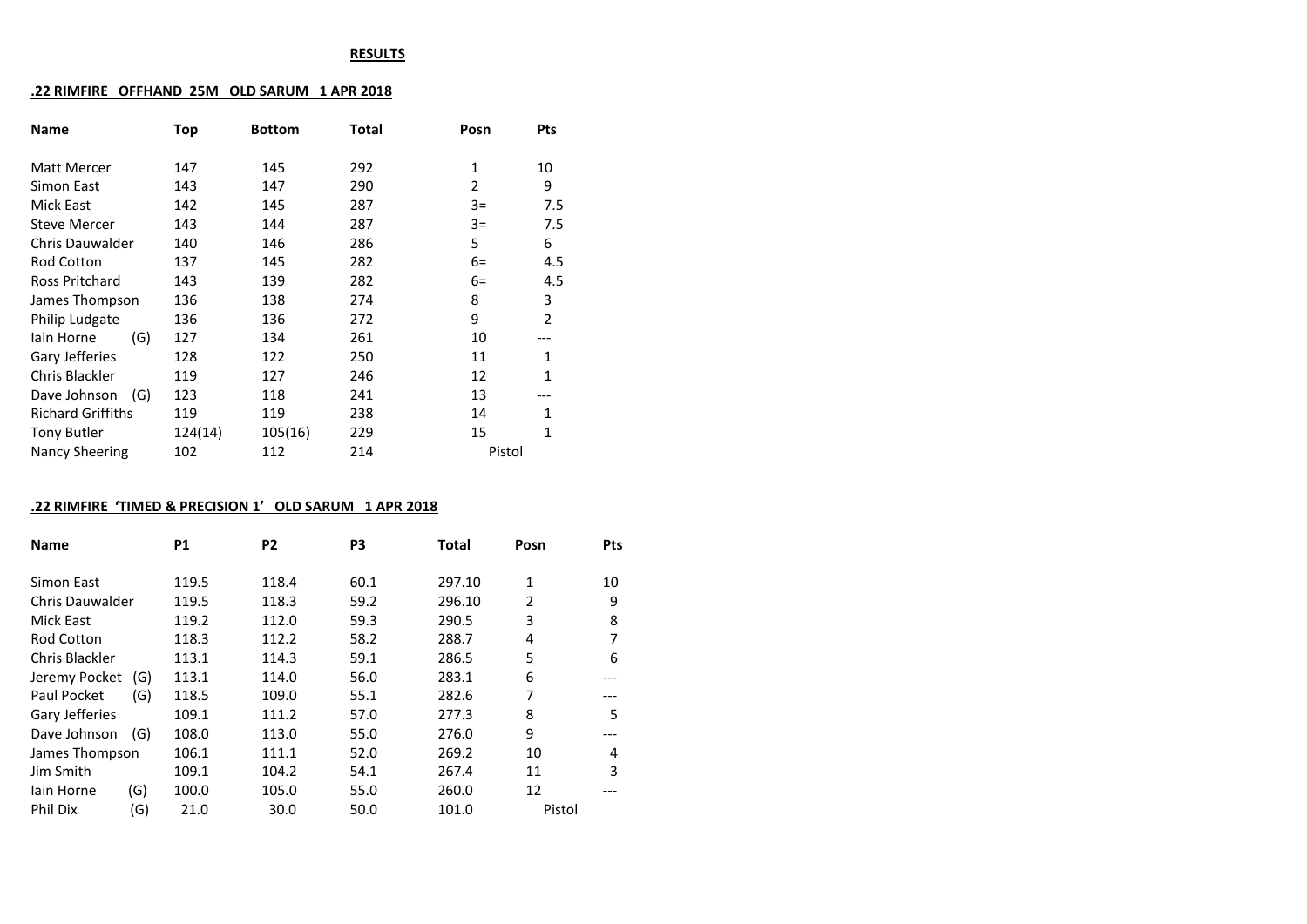#### **.22 RIMFIRE BENCHREST GROUPING 25M OLD SARUM 1 APR 2018 Any Rifle**

| Name                   | Rifle              | Ammo             | Gp1   | Gp2   | Gp3   | Gp4   | Agg    | Posn | Pts |
|------------------------|--------------------|------------------|-------|-------|-------|-------|--------|------|-----|
| Ross Pritchard         | Anschutz 54        | <b>RWS Match</b> | 0.199 | 0.186 | 0.088 | 0.087 | 0.1400 |      | 10  |
| Rod Cotton             | Walther            | Elev Match       | 0.214 | 0.320 | 0.170 | 0.277 | 0.2453 |      | 9   |
| Mick East              | <b>Ruger 10/22</b> | SK Rifle Match   | 0.346 | 0.317 | 0.359 | 0.297 | 0.3298 | 3    | 8   |
| <b>Chris Dauwalder</b> | Anschutz 54        | Blazer           | 0.305 | 0.546 | 0.228 | 0.529 | 0.4020 | 4    |     |
| Dave Johnson (G)       | CZ                 | CCI Mini Mag     | 0.751 | 1.034 | 0.799 | 0.393 | 0.7443 |      | 6   |

## **GALLERY RIFLE (CF) OFFHAND 25M OLD SARUM 15 APR 2018**

| <b>Name</b>            | Top | <b>Bottom</b> | Total | Posn           | Pts            | <b>Sights</b> |
|------------------------|-----|---------------|-------|----------------|----------------|---------------|
| Mick East              | 143 | 142           | 285   | $1=$           | 9.5            | Scope         |
| <b>Steve Mercer</b>    | 146 | 139           | 285   | $1=$           | 9.5            | Scope         |
| Chris Blackler         | 140 | 131           | 271   | 3              | 8              | Scope         |
| Ed Warden              | 134 | 136           | 270   | 4              | 7              | Iron          |
| James Thompson         | 133 | 130           | 263   | 5              | 6              | Iron          |
| <b>Chris Dauwalder</b> | 125 | 135           | 260   | 6              | 5              | Scope         |
| Rod Cotton             | 132 | 126           | 258   | 7              | 4              | Iron          |
| Ross Pritchard         | 132 | 125           | 257   | 8              | 3              | Scope         |
| Dave Johnson           | 119 | 129           | 248   | 9              | $\overline{2}$ | Scope         |
| <b>Richard Clapp</b>   | 112 | 132           | 244   | 10             | 1              | Scope         |
| Peter Kiy              | 126 | 117           | 243   | 11             | 1              | Scope         |
| <b>Steve Monk</b>      | 136 | 92(10 only)   | 228   | 12             | 1              | Iron          |
| Mike Boakes            | 106 | 103           | 209   | 13             | 1              | Iron          |
| <b>Brian Biggs</b>     | 136 | 139           | 275   |                | .22 rimfire    |               |
| <b>Iron Sights</b>     |     |               |       |                |                |               |
| Ed Warden              | 134 | 136           | 270   | $\mathbf{1}$   | 10             |               |
| James Thompson         | 133 | 130           | 263   | $\overline{2}$ | 9              |               |
| Rod Cotton             | 132 | 126           | 258   | 3              | 8              |               |
| <b>Steve Monk</b>      | 136 | 92(10 only)   | 228   | 4              | 7              |               |
| Mike Boakes            | 106 | 103           | 209   | 5              | 6              |               |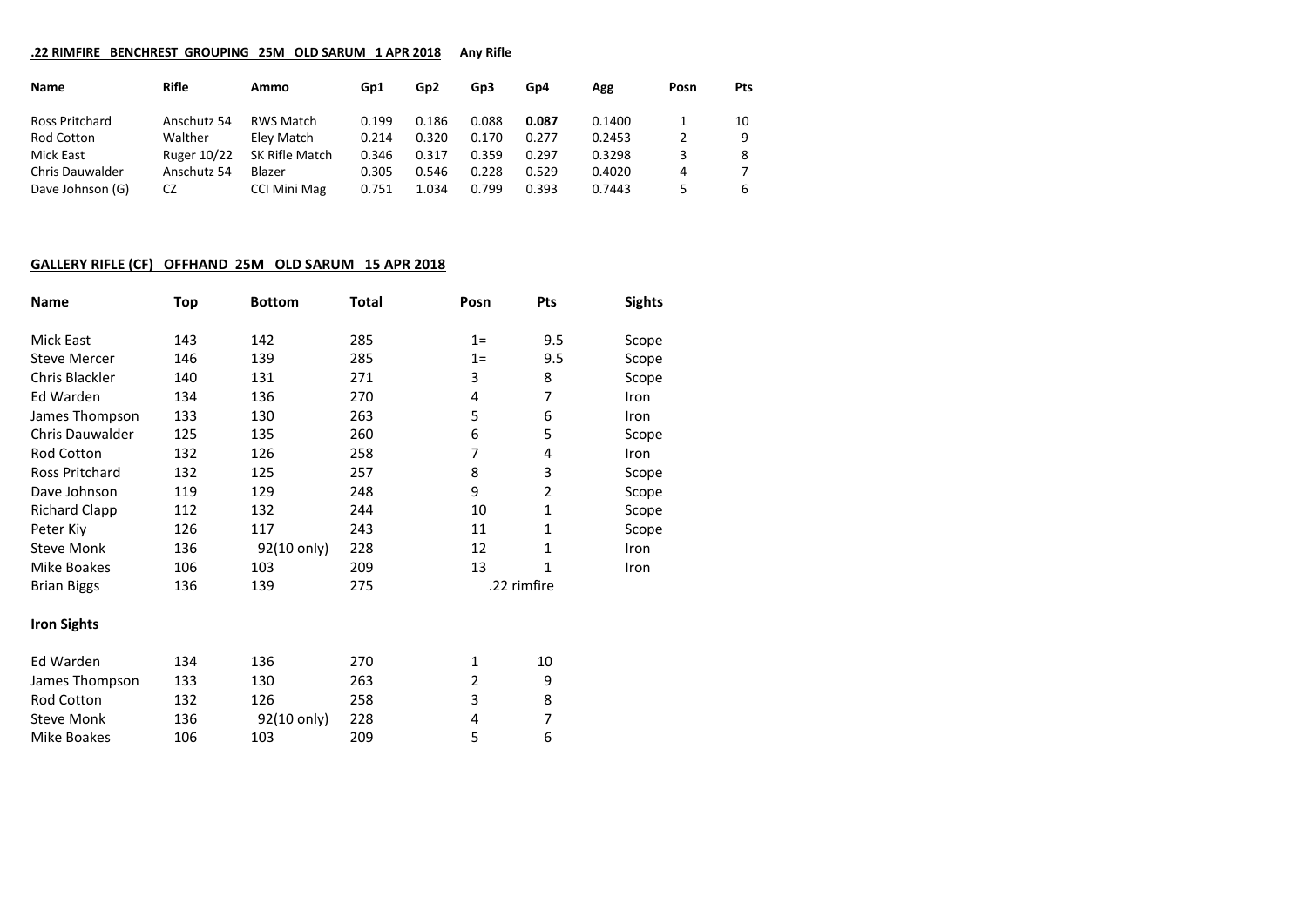## **GALLERY RIFLE (CF) 'TIMED & PRECISION 1' OLD SARUM 15 APR 2018**

| <b>Name</b>           | <b>P1</b> | P <sub>2</sub> | P3   | <b>Total</b> | Posn           | Pts                     | <b>Sights</b> |
|-----------------------|-----------|----------------|------|--------------|----------------|-------------------------|---------------|
| <b>Steve Mercer</b>   | 119.9     | 120.9          | 60.6 | 299.24       | $\mathbf{1}$   | 10                      | Scope         |
| Chris Blackler        | 118.8     | 119.6          | 60.4 | 297.18       | $\overline{2}$ | 9                       | Scope         |
| Ed Warden             | 117.6     | 120.7          | 60.4 | 297.17       | 3              | 8                       | Iron          |
| Chris Dauwalder       | 117.3     | 120.10         | 60.3 | 297.16       | 4              | $\overline{7}$          | Scope         |
| Ed Bush               | 118.2     | 119.5          | 60.2 | 297.9        | 5              | 6                       | Scope         |
| <b>Steve Monk</b>     | 117.4     | 120.7          | 59.4 | 296.15       | 6              | 5                       | Iron          |
| Sam Salter            | 117.3     | 119.5          | 58.1 | 294.9        | 7              | 4                       | Scope         |
| <b>Brian Biggs</b>    | 118.3     | 116.4          | 59.3 | 293.10       | 8              | 3                       | Iron          |
| <b>Richard Clapp</b>  | 116.6     | 118.1          | 59.0 | 293.7        | 9              | $\overline{2}$          | Scope         |
| Rod Cotton            | 116.0     | 119.3          | 58.0 | 293.3        | 10             | $\mathbf 1$             | Iron          |
| <b>Mick East</b>      | 120.5     | 118.3          | 50.4 | 288.12       | 11             | $\mathbf 1$             | Scope         |
| James Thompson        | 113.5     | 114.3          | 59.1 | 286.9        | 12             | 1                       | Iron          |
| <b>Ross Pritchard</b> | 115.2     | 108.3          | 60.1 | 283.6        | 13             | 1                       | Scope         |
| Peter Kiy             | 117.1     | 117.0          | 48.1 | 282.2        | 14             | 1                       | Scope         |
| <b>Mike Boakes</b>    | 101.0     | 110.0          | 60.4 | 271.4        | 15             | 1                       | <b>Iron</b>   |
| Dave Johnson          | 117.4     | 111.1          | 19.0 | 247.5        | 16             | $\mathbf{1}$            | Scope         |
| Chris Dauwalder       | 119.3     | 120.7          | 60.1 | 299.11       |                | 2 <sup>nd</sup> attempt |               |
| Ed Warden             | 120.5     | 109.7          | 60.3 | 289.15       |                | 2 <sup>nd</sup> attempt |               |
| <b>Iron Sights</b>    |           |                |      |              |                |                         |               |
| Ed Warden             | 117.6     | 120.7          | 60.4 | 297.17       | 1              | 10                      |               |
| <b>Steve Monk</b>     | 117.4     | 120.7          | 59.4 | 296.15       | $\overline{2}$ | 9                       |               |
| <b>Brian Biggs</b>    | 118.3     | 116.4          | 59.3 | 293.10       | 3              | 8                       |               |
| Rod Cotton            | 116.0     | 119.3          | 58.0 | 293.3        | 4              | $\overline{7}$          |               |
| James Thompson        | 113.5     | 114.3          | 59.1 | 286.9        | 5              | 6                       |               |
| Mike Boakes           | 101.0     | 110.0          | 60.4 | 271.4        | 6              | 5                       |               |
| .22 rimfire pistol    |           |                |      |              |                |                         |               |
| Chris Blackler        | 113.1     | 117.2          | 60.2 | 290.5        | $\mathbf{1}$   |                         |               |
| <b>Mick East</b>      | 114.0     | 111.1          | 56.1 | 281.2        | $\overline{2}$ |                         |               |
| Gary Jefferies        | 96.1      | 94.0           | 57.1 | 247.2        | 3              |                         |               |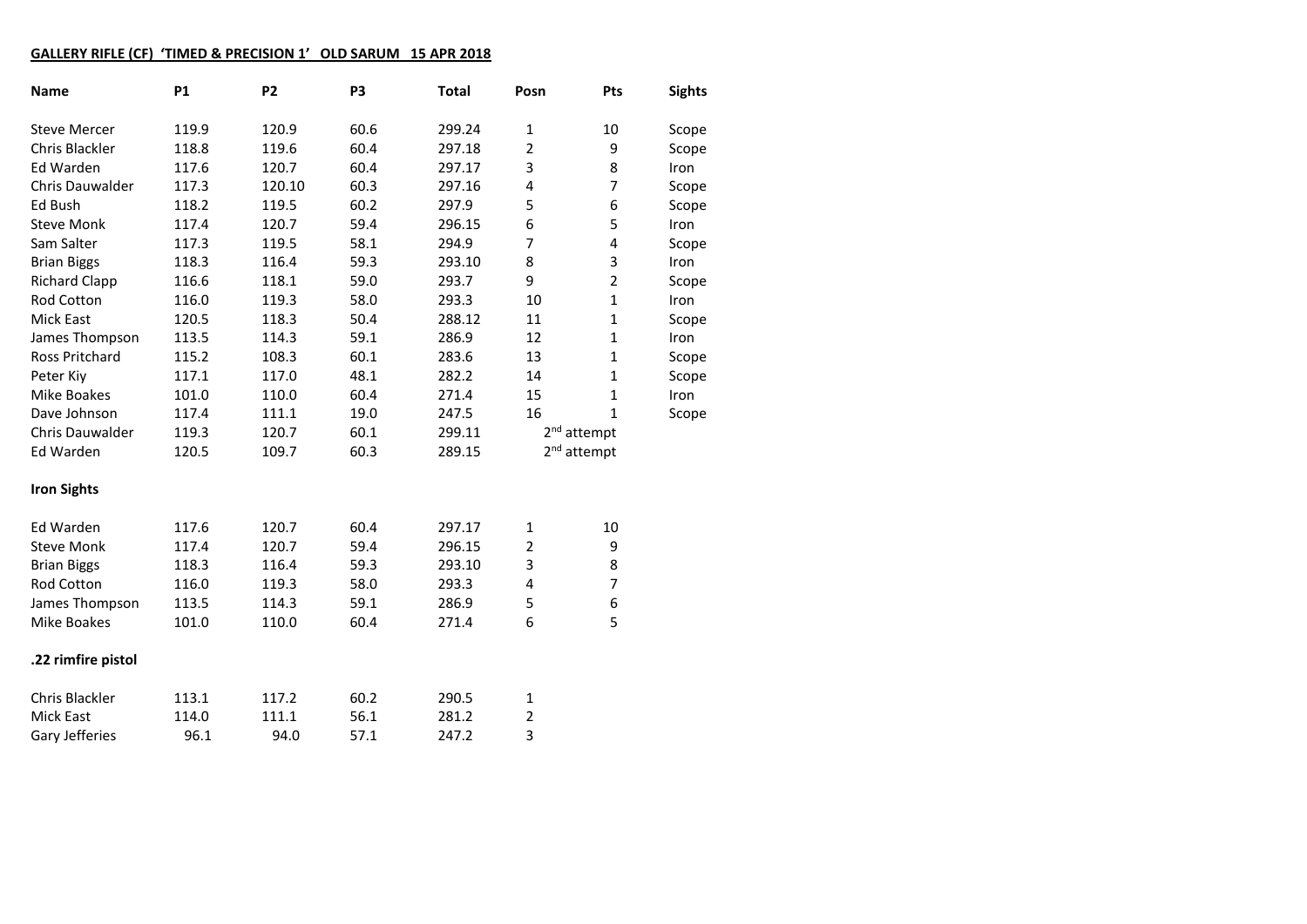## **F CLASS 600YDS CENTURY 22 APR 2018**

| <b>Name</b>            | <b>Class</b> | <b>Rifle</b> | <b>Calibre</b> | <b>Bullet Wt</b> | <b>Score</b> | Posn           | <b>Pts</b>              |
|------------------------|--------------|--------------|----------------|------------------|--------------|----------------|-------------------------|
| Ross Pritchard         | F/O          | Barnard      | 6.5x47         | 140              | 71.5         | $\mathbf{1}$   | 10                      |
| Gary Jefferies         | F/O          |              | 6.5x284        | 140              | 68.6         | $\overline{2}$ | 9                       |
| Ian Smedley            | F/TR         | Barnard      | .308           | 190              | 61.2         | 3              | 8                       |
| Steve Jugg             | F/TR         |              | .308           | 175              | 55.0         | 4              | 7                       |
| Paul Phillips          | F/TR         |              | 7.62           | 155              | 50.1         | 5              | 6                       |
| Harry Jones            | F/TR         |              | .308           |                  | 49.1         | 6              | 5                       |
| Gary Jefferies         | F/TR         |              | .223           | 69               | 48.1         | 7              | 4                       |
| Steve Winder           | F/TR         |              | .308           | 145              | 45.0         | 8              | 3                       |
| <b>Chris Dauwalder</b> | F/TR         |              | .308           |                  | 40.2         | 9              | $\overline{2}$          |
| Steve Jugg             | F/O          |              | 6.5x47         | 139              | 55.1         |                | 2 <sup>nd</sup> attempt |
| F/TR                   |              |              |                |                  |              |                |                         |
| lan Smedley            | F/TR         | Barnard      | .308           | 190              | 61.2         | $\mathbf{1}$   | 10                      |
| Steve Jugg             | F/TR         |              | .308           | 175              | 55.0         | $\overline{2}$ | 9                       |
| Paul Phillips          | F/TR         |              | 7.62           | 155              | 50.1         | 3              | 8                       |
| Harry Jones            | F/TR         |              | .308           |                  | 49.1         | 4              | 7                       |
| Gary Jefferies         | F/TR         |              | .223           | 69               | 48.1         | 5              | 6                       |
| Steve Winder           | F/TR         |              | .308           | 145              | 45.0         | 6              | 5                       |
| Chris Dauwalder        | F/TR         |              | .308           |                  | 40.2         | 7              | 4                       |

## **F CLASS 300YDS CENTURY 29 APR 2018 Electronic Targets**

| <b>Name</b>            | <b>Class</b> | <b>Rifle</b> | <b>Calibre</b> | <b>Bullet Wt</b> | <b>Score</b> | Posn | <b>Pts</b>    |  |
|------------------------|--------------|--------------|----------------|------------------|--------------|------|---------------|--|
|                        |              |              |                |                  |              |      |               |  |
| Steve Winder           | F/O          |              | 6.5x47         | 123              | 72.9         | 1    | 10            |  |
| Graham Downer          | F/O          |              | 284            | 180              | 70.3         | 2    | 9             |  |
| <b>Brian Biggs</b>     | F/TR         |              | .308           | 155              | 68.2         | 3    | 8             |  |
| Gary Jefferies         | F/TR         |              | .223           | 69               | 66.3         | 4    | 7             |  |
| <b>Chris Dauwalder</b> | F/TR         |              | .308           | 175              | 65.5         | 5    | 6             |  |
| lan Smedley            | F/TR         |              | .308           | 190              | 64.1         | 6    | 5             |  |
| Gary Jefferies         | F/O          |              | 6br            | 105              | 63.3         | 7    | $---$         |  |
| Graham Downer          | F/TR         |              | .308           | 155              | 62.4         | 8    | ---           |  |
| <b>Paul Phillips</b>   | F/TR         |              | .223           | 69               | 58.1         | 9    | 4             |  |
| Andrea Rankin          | F/TR         |              | .308           | 155              | 57.1         | 10   | 3             |  |
| Mike Boakes            | F/TR         |              | .308           | 168              | 44.0         | 11   | 2             |  |
| Paul Phillips          | F/TR         |              | .223           | 69               | 61.2         |      | $2nd$ attempt |  |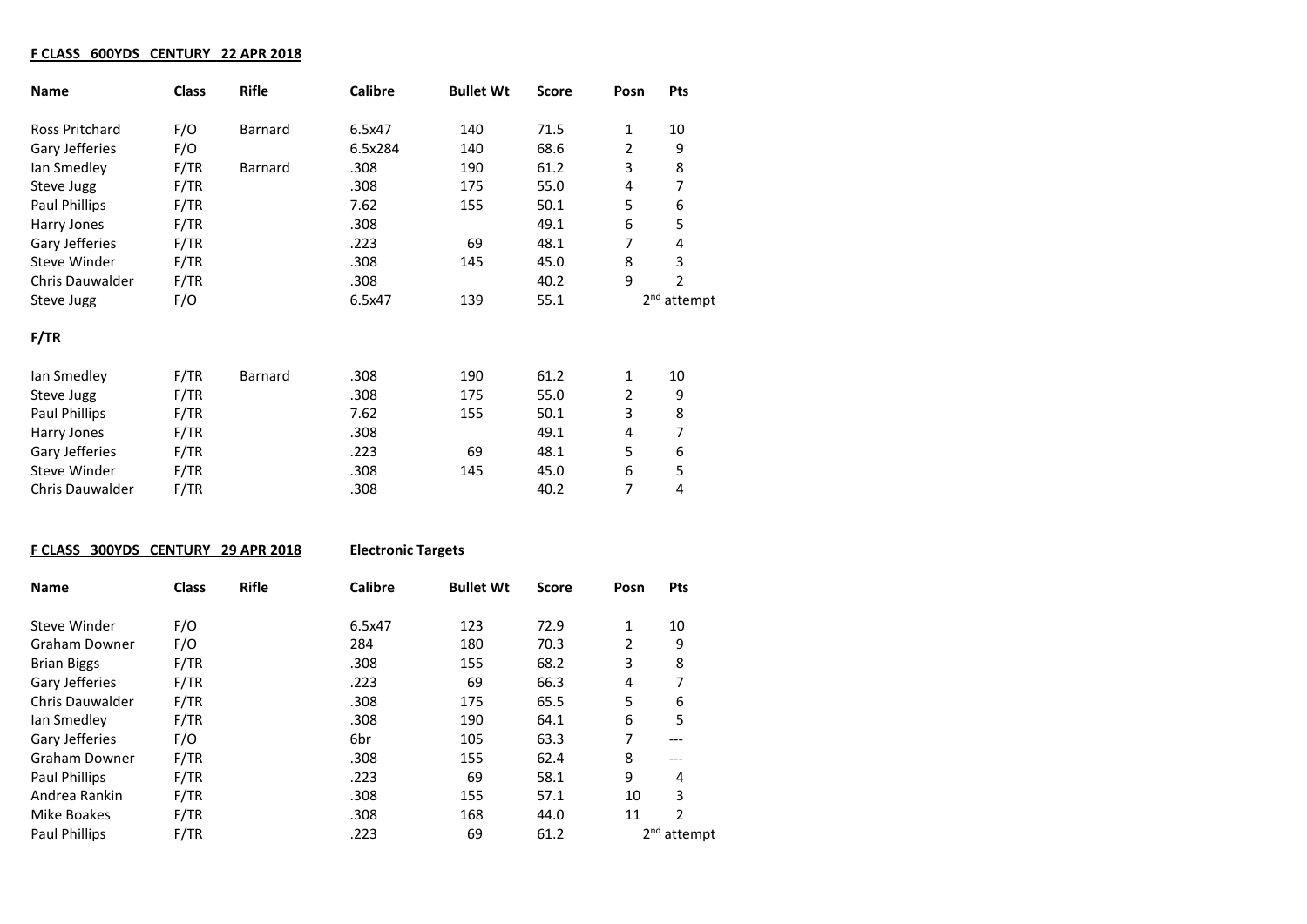# **F/TR**

| <b>Brian Biggs</b>     | F/TR | .308 | 155 | 68.2 |   | 10                      |
|------------------------|------|------|-----|------|---|-------------------------|
| Gary Jefferies         | F/TR | .223 | 69  | 66.3 |   | 9                       |
| <b>Chris Dauwalder</b> | F/TR | .308 | 175 | 65.5 |   | 8                       |
| Ian Smedley            | F/TR | .308 | 190 | 64.1 | 4 |                         |
| Graham Downer          | F/TR | .308 | 155 | 62.4 |   | 6                       |
| Paul Phillips          | F/TR | .223 | 69  | 58.1 | 6 | 5                       |
| Andrea Rankin          | F/TR | .308 | 155 | 57.1 |   | 4                       |
| Mike Boakes            | F/TR | .308 | 168 | 44.0 | 8 | 3                       |
| <b>Paul Phillips</b>   | F/TR | .223 | 69  | 61.2 |   | 2 <sup>nd</sup> attempt |

## **.22 RIMFIRE OFFHAND 25M OLD SARUM 5 MAY 2018**

| <b>Name</b>            | Top     | <b>Bottom</b> | <b>Total</b> | Posn | Pts |
|------------------------|---------|---------------|--------------|------|-----|
| Chris Dauwalder        | 140     | 144           | 284          | $1=$ | 9.5 |
| Mick East              | 141     | 143           | 284          | $1=$ | 9.5 |
| Ross Pritchard         | 148(16) | 132(14)       | 280          | 3    | 8   |
| Steve Jugg             | 129(14) | 150(16)       | 279          | 4    | 7   |
| Ed Warden              | 134     | 140           | 274          | 5    | 6   |
| Dave Johnson           | 136     | 136           | 272          | $6=$ | 4.5 |
| Jon Turnham            | 135     | 137           | 272          | $6=$ | 4.5 |
| (G)<br>Jodi Bellringer | 132     | 139           | 271          | 8    |     |
| (G)<br>Max Bellringer  | 136     | 130           | 266          | 9    |     |
| <b>Chris Blackler</b>  | 131     | 128           | 259          | 10   | 3   |
| Shane Stockman (G)     | 122     | 123           | 245          | 11   | 2   |
| Jason Slater           | 110     | 107           | 217          | 12   | 1   |

# **.22 RIMFIRE 'AMERICA MATCH' OLD SARUM 5 MAY 2018**

| <b>Name</b>        |     | Top           | Centre | <b>Bottom</b> | Total | Posn  | <b>Pts</b> |
|--------------------|-----|---------------|--------|---------------|-------|-------|------------|
| Chris Dauwalder    |     | 94            | 95     | 94            | 283   | $1 =$ | 9.5        |
| Mick East          |     | 98            | 94     | 91            | 283   | $1 =$ | 9.5        |
| Ed Warden          |     | 90            | 95     | 91            | 276   | 3     | 8          |
| Dave Johnson       |     | 90            | 90     | 92            | 272   | 4     |            |
| Steve Jugg         |     | 85(20 shots!) | 90     | 92            | 267   | 5     | 6          |
| Jodi Bellringer    | (G) | 94            | 82     | 89            | 265   | 6     |            |
| Ross Pritchard     |     | 91            | 81     | 86            | 258   | 7     | 5          |
| Max Bellringer     | (G) | 89            | 80     | 88            | 257   | 8     |            |
| Chris Blackler     |     | 88            | 82     | 83            | 253   | 9     | 4          |
| Shane Stockman (G) |     | 83            | 85     | 78            | 246   | 10    |            |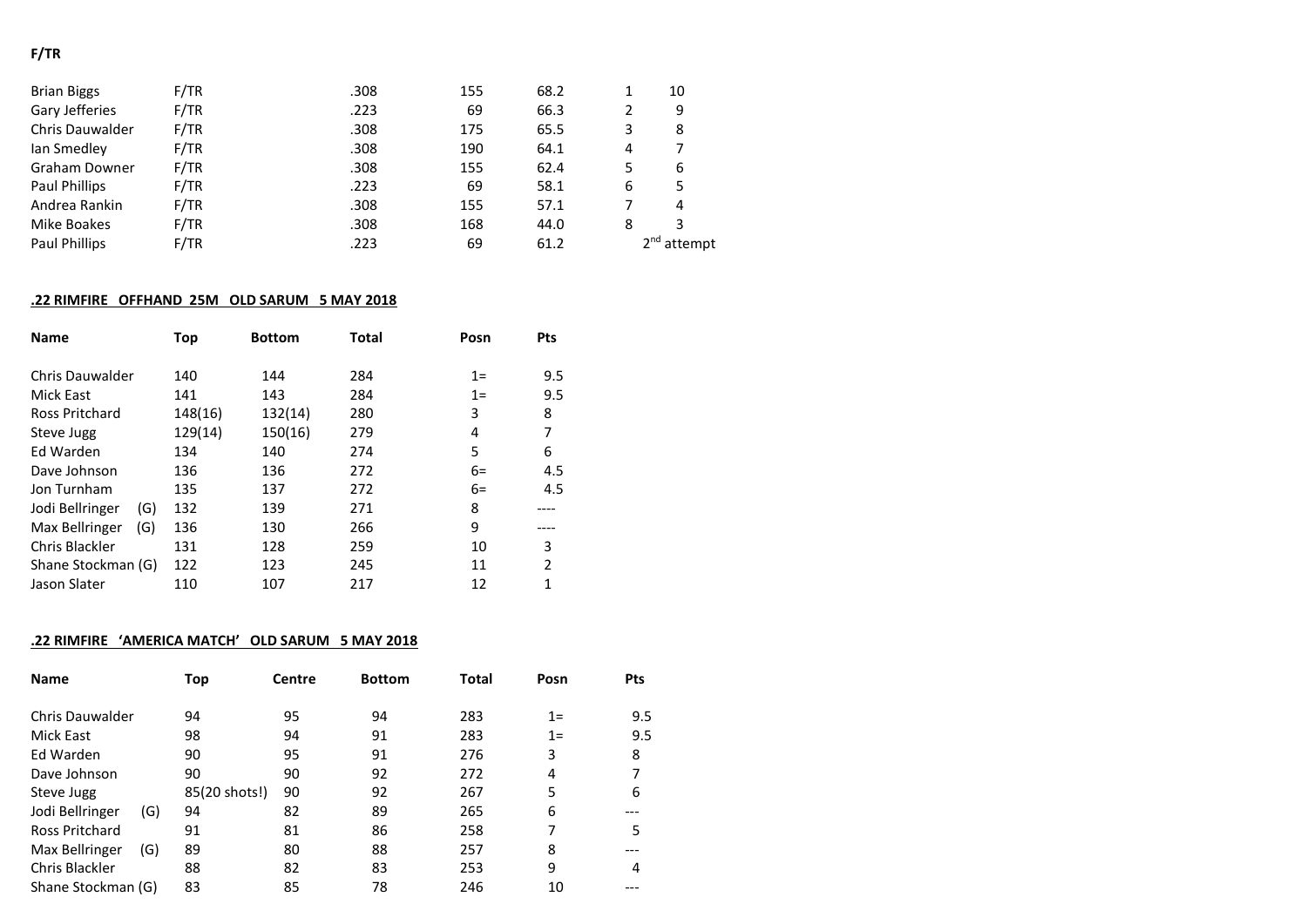### **.22 RIMFIRE BENCHREST GROUPING 25M OLD SARUM 5 MAY 2018 Semi-auto only.**

| Name                   | Rifle              | Ammo                    | Gp1   | Gp <sub>2</sub> | Gp3   | Gp4   | Agg    | Posn | <b>Pts</b> |
|------------------------|--------------------|-------------------------|-------|-----------------|-------|-------|--------|------|------------|
| Mick East              | MOA 10/22          | <b>SK Standard Plus</b> | 0.148 | 0.152           | 0.229 | 0.205 | 0.1835 |      | 10         |
| <b>Chris Dauwalder</b> | Tac Inn 10/22      | RWS Tgt Rifle           | 0.139 | 0.170           | 0.352 | 0.145 | 0.2015 |      | q          |
| Max Bellringer (G)     | MOA 10/22          | <b>SK Standard Plus</b> | 0.270 | 0.208           | 0.207 | 0.249 | 0.2335 | 3    | $---$      |
| Jodi Bellringer (G)    | MOA 10/22          | <b>SK Standard Plus</b> | 0.208 | 0.277           | 0.378 | 0.126 | 0.2473 | 4    |            |
| Ross Pritchard         | <b>Ruger 10/22</b> | RWS Match               | 0.219 | 0.284           | 0.279 | 0.233 | 0.2515 | 5    | 8          |
| Dave Johnson           | <b>Ruger 10/22</b> | CCI Mini Mag            | 0.390 | 0.377           | 0.200 | 0.476 | 0.3608 | 6    |            |

### **GALLERY RIFLE (CF) OFFHAND 25M OLD SARUM 13 MAY 2018**

| <b>Name</b>           | Top | <b>Bottom</b> | Total | Posn | Pts                     | <b>Sights</b> |
|-----------------------|-----|---------------|-------|------|-------------------------|---------------|
| Mick East             | 139 | 145           | 284   | 1    | 10                      | Scope         |
| Chris Blackler        | 137 | 134           | 271   | 2    | 9                       | Scope         |
| <b>Ross Pritchard</b> | 138 | 129           | 267   | 3    | 8                       | Scope         |
| <b>Steve Monk</b>     | 127 | 132           | 259   | 4    | 7                       | <b>Iron</b>   |
| <b>Rod Cotton</b>     | 127 | 130           | 257   | 5    | 6                       | <b>Iron</b>   |
| John Turnham          | 129 | 124           | 253   | 6    | 5                       | Iron          |
| Ed Bush               | 132 | 114           | 246   | 7    | 4                       | Scope         |
| Jason Slater          | 118 | 117           | 235   | 8    | 3                       | Scope         |
| Rod Cotton            | 109 | 103           | 212   |      | $2nd$ attempt           | Iron          |
| <b>Iron Sights</b>    |     |               |       |      |                         |               |
| <b>Steve Monk</b>     | 127 | 132           | 259   | 1    | 10                      |               |
| <b>Rod Cotton</b>     | 127 | 130           | 257   | 2    | 9                       |               |
| John Turnham          | 129 | 124           | 253   | 3    | 8                       |               |
| Rod Cotton            | 109 | 103           | 212   |      | 2 <sup>nd</sup> attempt | Iron          |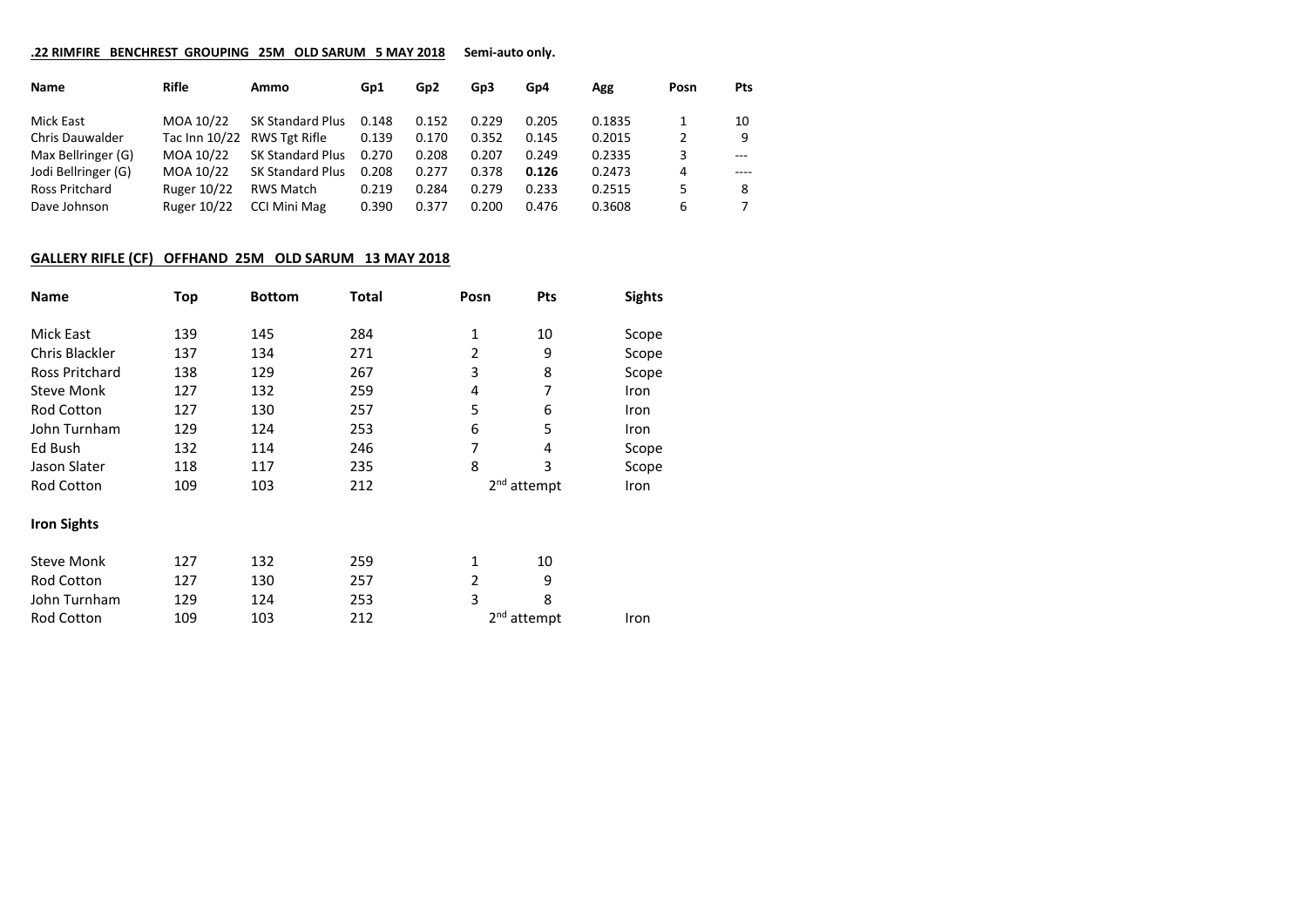### **GALLERY RIFLE (CF) 'MULTI-TARGET' OLD SARUM 13 MAY 2018**

| Name                  | Left | Right | Total | Posn | Pts | <b>Sights</b> |
|-----------------------|------|-------|-------|------|-----|---------------|
| Chris Blackler        | 54.1 | 54.2  | 108.3 | 1    | 10  | Scope         |
| <b>Steve Monk</b>     | 58.6 | 45.3  | 103.9 | 2    | 9   | Iron          |
| <b>Rod Cotton</b>     | 47.2 | 51.0  | 98.2  | 3    | 8   | <b>Iron</b>   |
| <b>Ross Pritchard</b> | 41.1 | 56.5  | 97.6  | 4    | 7   | Scope         |
| Sam Salter            | 44.1 | 33.3  | 77.4  | 5    | 6   | Scope         |
| <b>Iron Sights</b>    |      |       |       |      |     |               |
| <b>Steve Monk</b>     | 58.6 | 45.3  | 103.9 | 1    | 10  |               |
| <b>Rod Cotton</b>     | 47.2 | 51.0  | 98.2  | 2    | 9   |               |

### **.22 RIMFIRE PISTOL 'MULTI-TARGET' OLD SARUM 13 MAY 2018**

| <b>Name</b>   | Left | Right | Total | Posn                    | <b>Pts</b> |
|---------------|------|-------|-------|-------------------------|------------|
| Mick East     | 43.3 | 49.2  | 92.5  |                         | 10         |
| ChrisBlackler | 41.2 | 43.2  | 84.4  |                         | q          |
| Graham Downer | 36.0 | 44.3  | 80.3  | 3                       | 8          |
| Lloyd Davy    | 33.1 | 40.0  | 73.1  | 4                       |            |
| Graham Downer | 50.2 | 53.2  | 103.4 | 2 <sup>nd</sup> attempt |            |

### **.22 RIMFIRE BENCHREST OLD SARUM 13 MAY 2018 Semi-auto only.**

| Name           | Rifle       | Ammo                    | Score  | Posn | <b>Points</b> |
|----------------|-------------|-------------------------|--------|------|---------------|
| Mick East      | MOA 10/22   | <b>SK Standard Plus</b> | 246.10 |      | 10            |
| Ross Pritchard | Ruger 10/22 | RWS Match               | 241.8  |      | 9             |
| GrahamDowner   | Ruger 10/22 |                         | 197.2  |      |               |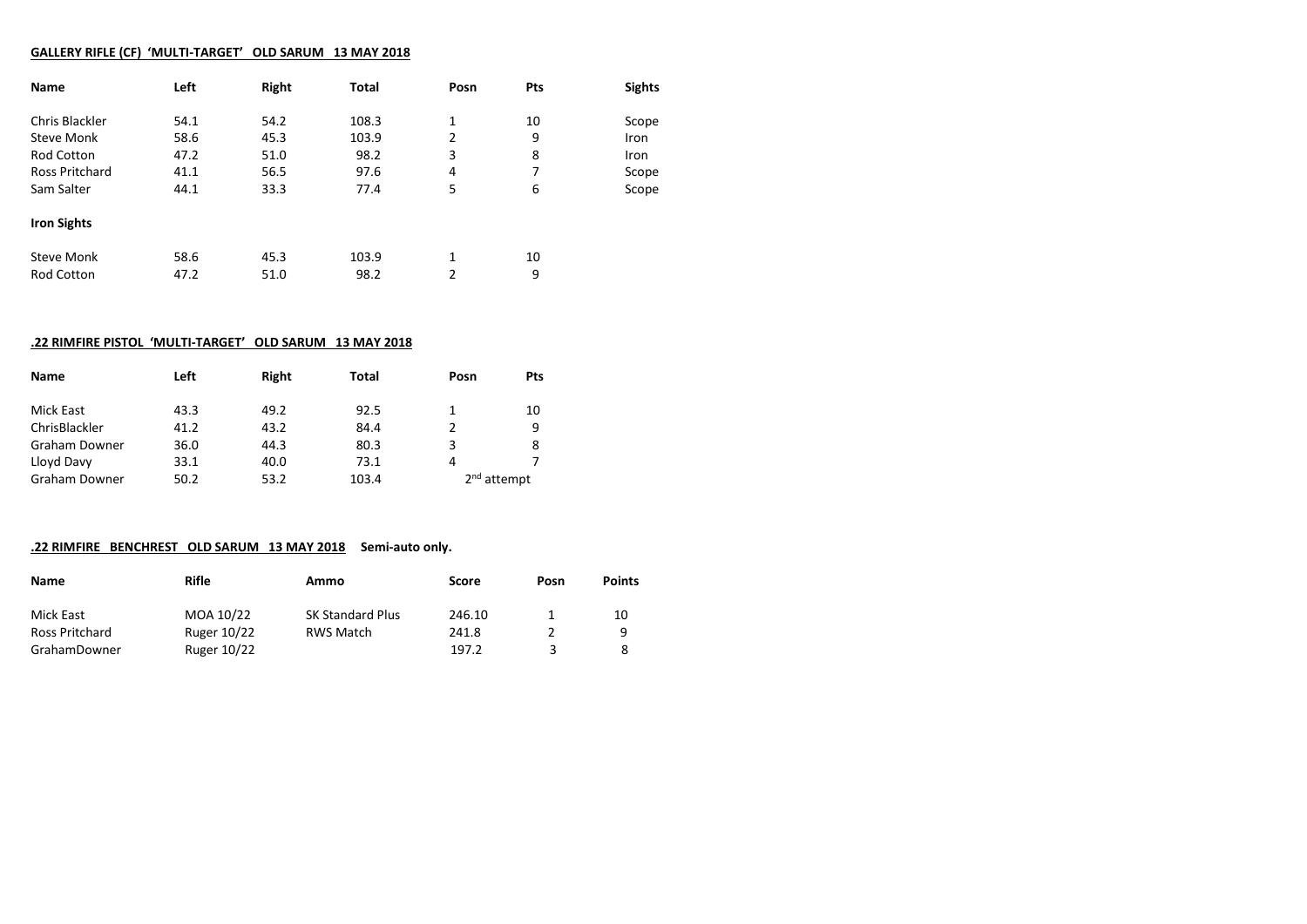## **F CLASS 1000YDS STICKLEDOWN 20 MAY 2018 Electronic Targets**

| <b>Name</b>          | <b>Class</b> | <b>Rifle</b> | <b>Calibre</b> | <b>Bullet Wt</b> | <b>Score</b> | Posn | <b>Pts</b>              |
|----------------------|--------------|--------------|----------------|------------------|--------------|------|-------------------------|
| Mick East            | F/O          | Barnard      | .284           | 180              | 60.3         | 1    | 10                      |
| Ian Smedley          | F/TR         | Club Remmy   | .308           | 155              | 52.0         | 2    | 9                       |
| Dave Johnson         | F/TR         | Club Remmy   | .308           | 155              | 50.0         | 3    | 8                       |
| Gary Jefferies       | F/TR         | Club Remmy   | .308           | 155              | 46.0         | 4    | 7                       |
| <b>Mick East</b>     | F/TR         | Tikka        | .223           | 90               | 43.0         | 5    | ---                     |
| Paul Phillips        | F/TR         | PH T4        | 7.62           | 155              | 40.0         | 6    | 6                       |
| lan Smedley          | F/TR         | Sabbatti     | .308           | 155              | 51.1         |      | 2 <sup>nd</sup> attempt |
| Paul Phillips        | F/TR         | Sabbatti     | .308           | 155              | 43.0         |      | 2 <sup>nd</sup> attempt |
| F/TR                 |              |              |                |                  |              |      |                         |
| lan Smedley          |              | Club Remmy   | .308           | 155              | 52.0         | 1    | 10                      |
| Dave Johnson         |              | Club Remmy   | .308           | 155              | 50.0         | 2    | 9                       |
| Gary Jefferies       |              | Club Remmy   | .308           | 155              | 46.0         | 3    | 8                       |
| Mick East            |              | Tikka        | .223           | 90               | 43.0         | 4    | 7                       |
| Paul Phillips        |              | PH T4        | 7.62           | 155              | 40.0         | 5    | 6                       |
| lan Smedley          |              | Sabbatti     | .308           | 155              | 51.1         |      | 2 <sup>nd</sup> attempt |
| <b>Paul Phillips</b> |              | Sabbatti     | .308           | 155              | 43.0         |      | 2 <sup>nd</sup> attempt |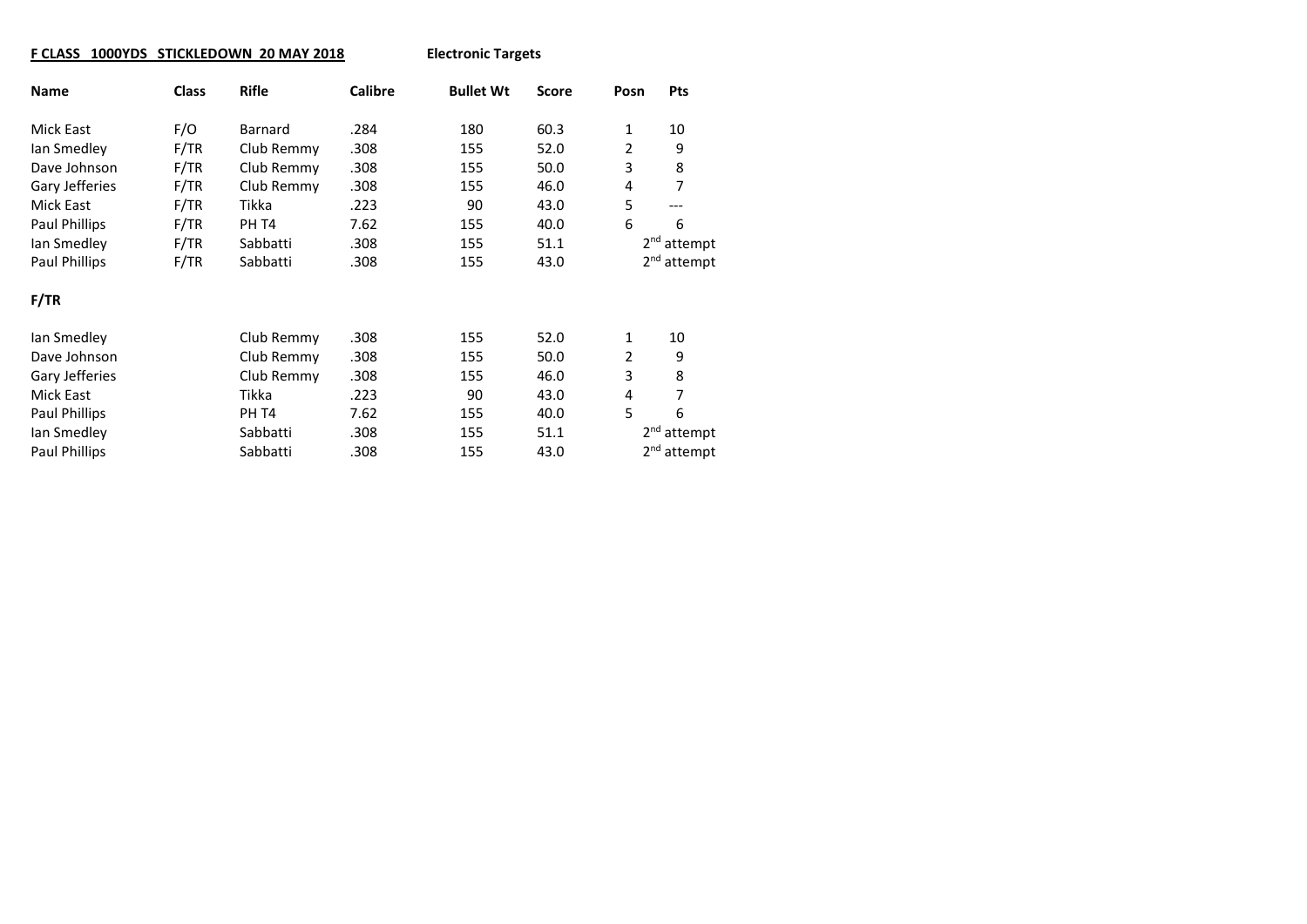### **AGGREGATE RESULTS 1 JULY 2017 – 30 JUN 2018**

**F Class – Open** (Best 6 to count). A total of **28** members took part in these competitions.

| Name                   | 23 Jul         | 3 Sep          | 8 Oct          |                         | 12 Nov 17 Dec 22 Apr |                | 29 Apr         | 20 May         | Total          |
|------------------------|----------------|----------------|----------------|-------------------------|----------------------|----------------|----------------|----------------|----------------|
| <b>Graham Downer</b>   | 8              | 8.5            | 10             | 10                      | 10                   |                | 9              |                | 55.5           |
| Ian Smedley            | 5              | 6              | 9              | 9                       |                      | 8              | 5              | 9              | 46             |
| Gary Jefferies         | 2              |                |                | 8                       | 9                    | 9              | $\overline{7}$ | $\overline{7}$ | 42             |
| Mick East              | 9              | 10             |                |                         |                      |                |                | 10             | 29             |
| <b>Steve Winder</b>    |                | 8.5            |                |                         |                      | 4              | 10             |                | 22.5           |
| <b>Brian Biggs</b>     | $\mathbf{1}$   | 4              |                | 7                       |                      |                | 8              |                | 20             |
| Paul Phillips          | $\mathbf{1}$   | $\overline{2}$ |                |                         |                      | 6              | 4              | 6              | 19             |
| <b>Ross Pritchard</b>  | $\mathbf{1}$   | $\overline{7}$ |                |                         |                      | 10             |                |                | 18             |
| Sam Salter             | 10             |                |                | 6                       |                      |                |                |                | 16             |
| Chris Dauwalder        |                |                | 6              |                         |                      | 3              | 6              |                | 15             |
| <b>Mike Boakes</b>     |                | 3              |                | 3                       | 6                    |                | $\overline{2}$ |                | 14             |
| Andrea Rankin          | $\mathbf{1}$   | $\mathbf 1$    |                | $\overline{\mathbf{4}}$ | 5                    |                | 3              |                | 14             |
| Pete Smith             | 3              |                | 8              |                         |                      |                |                |                | 11             |
| Harry Brandram-Jones   |                |                | 5              |                         |                      | 5              |                |                | 10             |
| Dave Johnson           |                |                |                |                         |                      |                |                | 8              | 8              |
| <b>Steve Telfer</b>    |                |                |                |                         | 8                    |                |                |                | 8              |
| Steve Jugg             |                |                |                |                         |                      | $\overline{7}$ |                |                | $\overline{7}$ |
| Phillip Ludgate        |                |                | $\overline{7}$ |                         |                      |                |                |                | $\overline{7}$ |
| Julian Mackie          |                |                |                |                         | 7                    |                |                |                | 7              |
| Paul Storrer           | $\overline{7}$ |                |                |                         |                      |                |                |                | $\overline{7}$ |
| <b>Nancy Shering</b>   | 6              |                |                |                         |                      |                |                |                | 6              |
| Karen Armstrong        |                | 5              |                |                         |                      |                |                |                | 5              |
| <b>Ade Phillips</b>    |                |                |                | 5                       |                      |                |                |                | 5              |
| <b>Bruce Ellis</b>     | 4              |                |                |                         |                      |                |                |                | 4              |
| James Thompson         | 1              |                |                |                         |                      |                |                |                | $\mathbf{1}$   |
| <b>Matt Grant</b>      | $\mathbf{1}$   |                |                |                         |                      |                |                |                | $\mathbf{1}$   |
| Peter Kiy              | $\mathbf{1}$   |                |                |                         |                      |                |                |                | 1              |
| <b>Colin Armstrong</b> |                | $\mathbf{1}$   |                |                         |                      |                |                |                | 1              |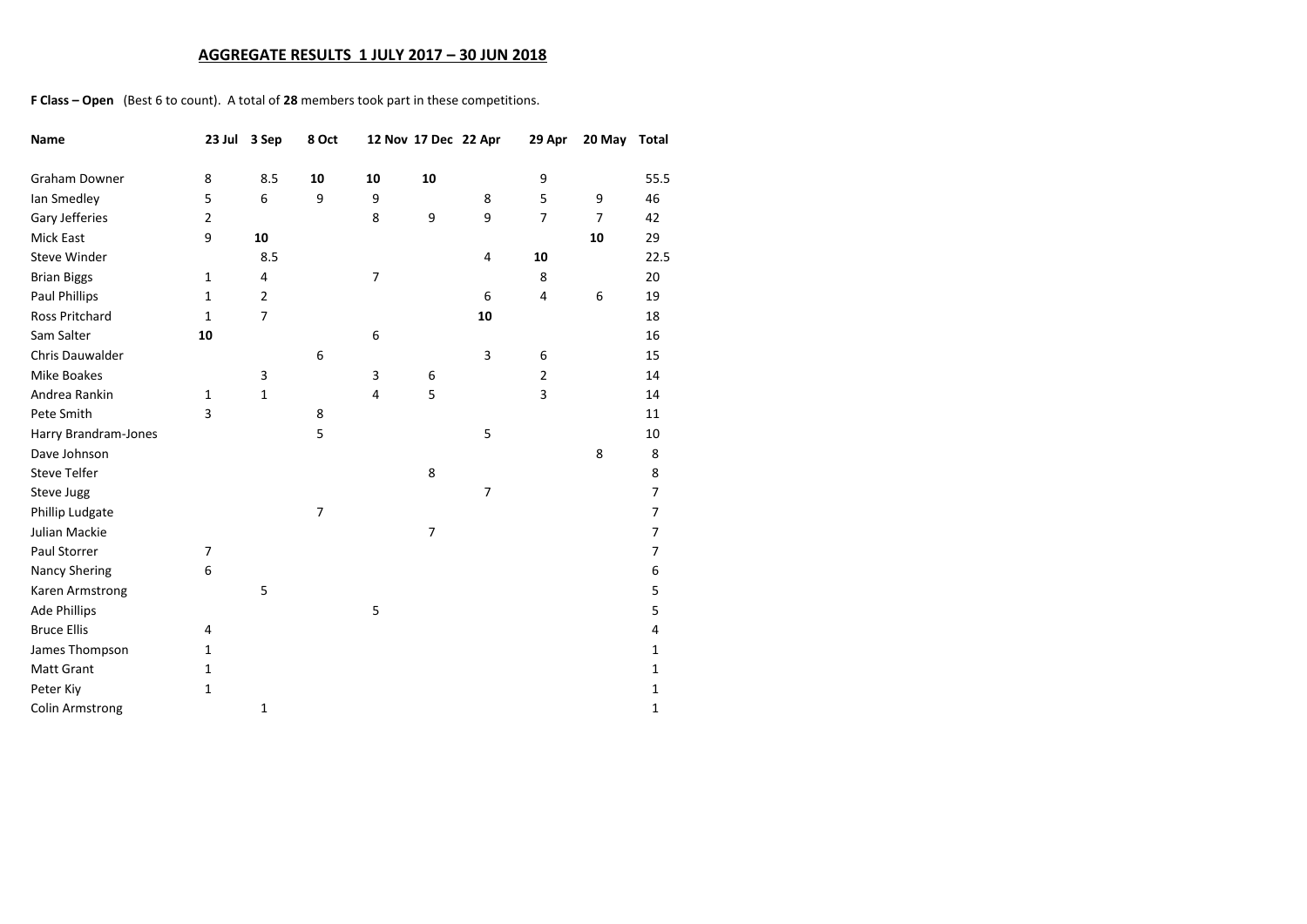#### **F Class – T/R** (Best 6 to count). A total of **23** members took part in these competitions.

| Name                   | 23 Jul       | 3 Sep | 8 Oct | 12 Nov | 17 Dec | 22 Apr         | 29 Apr         | 20 May | <b>Total</b> |
|------------------------|--------------|-------|-------|--------|--------|----------------|----------------|--------|--------------|
| Ian Smedley            | 6.5          | 8     | 10    | 10     |        | 10             | $\overline{7}$ | 10     | 55           |
| Gary Jefferies         | 3            |       |       |        | 10     | 6              | 9              | 8      | 36           |
| <b>Brian Biggs</b>     | 1            | 7     |       | 9      |        |                | 10             |        | 27           |
| Mick East              | 10           | 10    |       |        |        |                |                | 7      | 27           |
| Paul Phillips          | 1            | 5     |       |        |        | 8              | 5              | 6      | 25           |
| Mike Boakes            |              | 6     |       | 5      | 7      |                | 3              |        | 21           |
| Andrea Rankin          | $\mathbf{1}$ | 4     |       | 6      | 6      |                | 4              |        | 21           |
| Graham Downer          | 6.5          |       |       | 8      |        |                | 6              |        | 20.5         |
| <b>Chris Dauwalder</b> |              |       | 8     |        |        | 4              | 8              |        | 20           |
| Harry Brandram-Jones   |              |       | 7     |        |        | $\overline{7}$ |                |        | 14           |
| Pete Smith             | 4            |       | 9     |        |        |                |                |        | 13           |
| Dave Johnson           |              |       |       |        |        |                |                | 9      | 9            |
| Steve Jugg             |              |       |       |        |        | 9              |                |        | 9            |
| <b>Ross Pritchard</b>  |              | 9     |       |        |        |                |                |        | 9            |
| Sam Salter             | 9            |       |       |        |        |                |                |        | 9            |
| <b>Steve Telfer</b>    |              |       |       |        | 9      |                |                |        | 9            |
| Julian Mackie          |              |       |       |        | 8      |                |                |        | 8            |
| Nancy Shering          | 8            |       |       |        |        |                |                |        | 8            |
| Ade Phillips           |              |       |       | 7      |        |                |                |        | 7            |
| <b>Bruce Ellis</b>     | 5            |       |       |        |        |                |                |        | 5            |
| <b>Steve Winder</b>    |              |       |       |        |        | 5              |                |        | 5            |
| James Thompson         | 2            |       |       |        |        |                |                |        | 2            |
| <b>Matt Grant</b>      | 1            |       |       |        |        |                |                |        | 1            |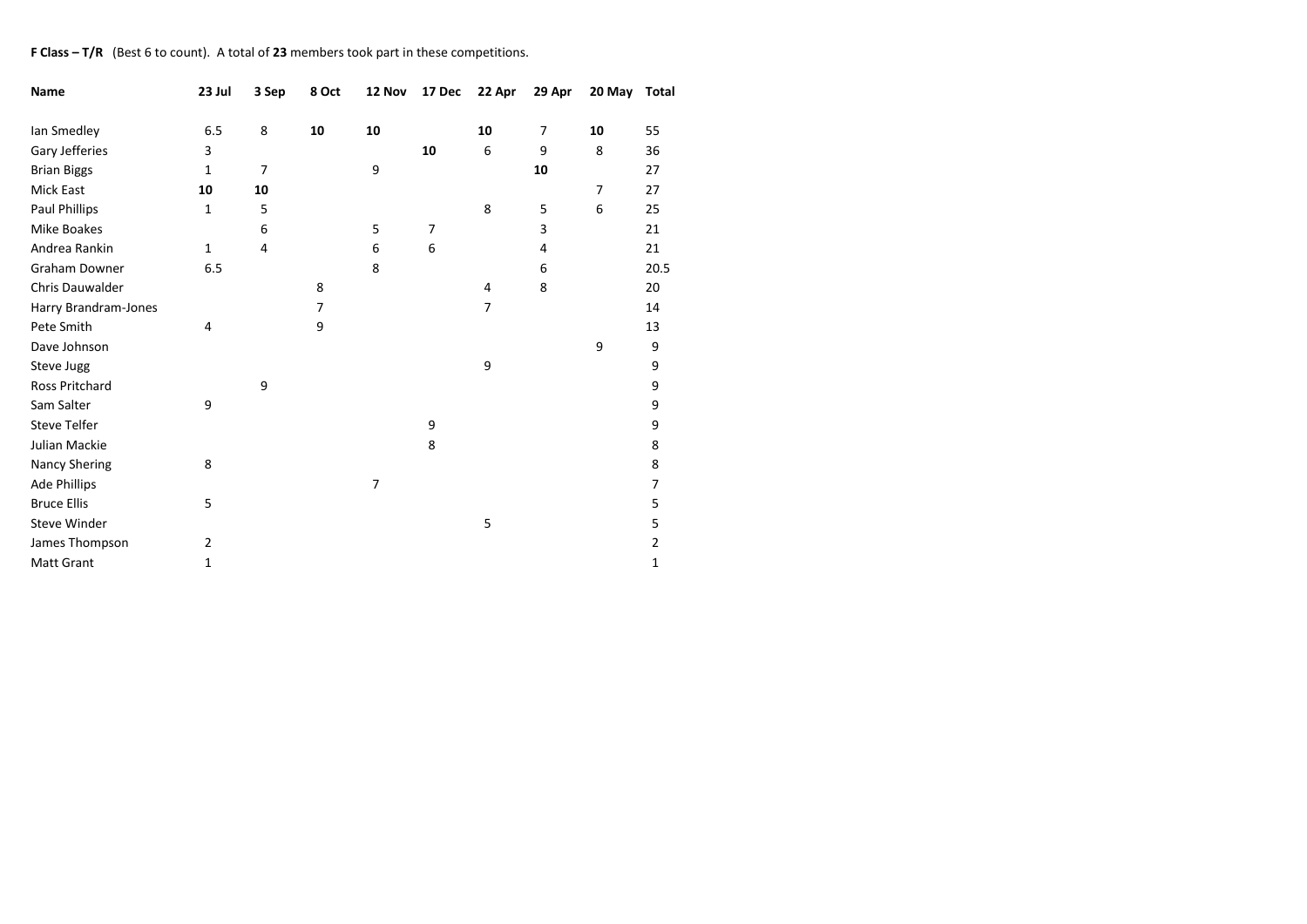#### **.22 Rimfire – Offhand** (Best 6 to count). A total of **37** members took part in these competitions.

| Name                     | 16 Jul         | 27 Aug         | 24 Sep         | <b>22 Oct</b>  | 14 Jan                   | 3 Feb | 1 Apr          | 5 May          | <b>Total</b>   |
|--------------------------|----------------|----------------|----------------|----------------|--------------------------|-------|----------------|----------------|----------------|
| <b>Mick East</b>         | 10             | 10             |                | 10             | 10                       | 10    | 7.5            | 9.5            | 59.5           |
| Chris Dauwalder          | 9              | 9              | 9.5            | 9              | $\overline{7}$           | 7.5   | 6              | 9.5            | 53.5           |
| Ross Pritchard           | 4              | 6              |                |                | $\mathbf 1$              | 6     | 4.5            | 8              | 29.5           |
| Steve Jugg               |                |                | 9.5            | $\overline{7}$ | 5                        |       |                | $\overline{7}$ | 28.5           |
| Rod Cotton               |                | 8              | 8              | 5              | 1.5                      |       | 4.5            |                | 27             |
| John Turnham             | 7.5            | 4              | 6              | 4              |                          |       |                | 4.5            | 26             |
| <b>Steve Mercer</b>      |                |                |                |                | 9                        | 9     | 7.5            |                | 25.5           |
| Jason Slater             | 7.5            | 5              | 5              |                |                          |       |                | $\overline{2}$ | 19.5           |
| Ian Smedley              |                |                |                | 8              | $\overline{\phantom{a}}$ |       |                |                | 15             |
| Ed Warden                |                |                |                |                | $\overline{7}$           |       |                | 6              | 13             |
| Ivan Casey               | 3              |                |                |                | $\mathbf 1$              | 7.5   |                |                | 11.5           |
| James Thompson           | 5              | $\mathbf 1$    |                | $\mathbf 1$    | $\mathbf 1$              |       | 3              |                | 11             |
| Simon East               |                |                |                | $\mathbf{1}$   |                          |       | 9              |                | 10             |
| Matt Mercer              |                |                |                |                |                          |       | 10             |                | 10             |
| Paul Phillips            |                |                |                | 6              | 4                        |       |                |                | 10             |
| <b>Brian Biggs</b>       |                |                | $\overline{7}$ | $\overline{2}$ |                          |       |                |                | 9              |
| Chris Blackler           |                |                | $\overline{4}$ |                |                          |       | $\mathbf{1}$   | 3              | 8              |
| <b>Graham Downer</b>     |                | $\overline{7}$ |                |                |                          |       |                |                | $\overline{7}$ |
| Peter Kiy                | 6              |                |                |                |                          |       |                |                | 6              |
| Dave Johnson             |                |                |                |                |                          |       |                | 4.5            | 4.5            |
| Mike Boakes              | $\mathbf{1}$   |                | $\overline{2}$ |                |                          |       |                |                | 3              |
| <b>Brendon Brady</b>     |                | 3              |                |                |                          |       |                |                | 3              |
| <b>Richard Griffiths</b> |                |                |                | $\mathbf{1}$   | $\mathbf 1$              |       | $\mathbf 1$    |                | 3              |
| Harold Isaac             | $\overline{2}$ |                |                | $\mathbf{1}$   |                          |       |                |                | 3              |
| Dave Jamieson            |                |                | 3              |                |                          |       |                |                | 3              |
| Pete Smith               |                |                |                |                | $\mathsf 3$              |       |                |                | 3              |
| <b>Steve Telfer</b>      |                |                |                | 3              |                          |       |                |                | 3              |
| <b>Tony Butler</b>       | $\mathbf 1$    |                |                |                |                          |       | $\mathbf{1}$   |                | $\mathbf 2$    |
| <b>Nigel Casperd</b>     |                | $\overline{2}$ |                |                |                          |       |                |                | $\overline{2}$ |
| Philip Ludgate           |                |                |                |                |                          |       | $\overline{2}$ |                | $\overline{2}$ |
| Harry B-Jones            |                |                |                |                | 1.5                      |       |                |                | 1.5            |
| Alan Jenkins             |                | $\mathbf{1}$   |                |                |                          |       |                |                | $\mathbf{1}$   |
| David Shepherd           |                |                |                | $\mathbf{1}$   |                          |       |                |                | 1              |
| <b>Matt Grant</b>        |                |                |                |                | $\mathbf{1}$             |       |                |                | 1              |
| <b>Steve Monk</b>        |                |                |                |                | $\mathbf 1$              |       |                |                | 1              |
| <b>Ade Phillips</b>      |                |                |                |                | $\mathbf 1$              |       |                |                | 1              |
| Gary Jefferies           |                |                |                |                |                          |       | $\mathbf{1}$   |                | 1              |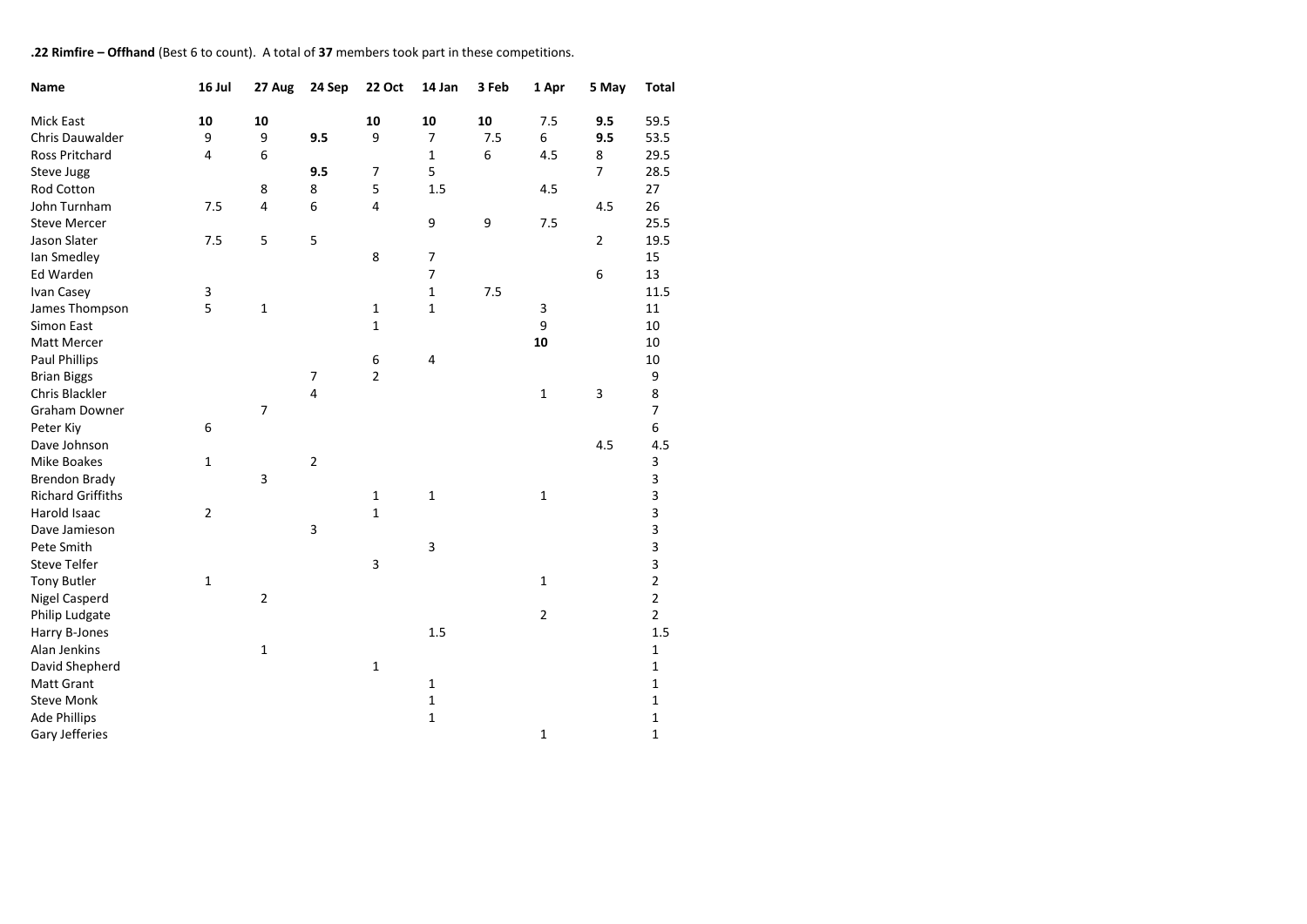## **.22 Rimfire – Speed** (Best 8 to count). A total of **39** members took part in these competitions.

| Name                  | 2 Jul          | 16 Jul         | 27 Jul | 10 Sep         | <b>22 Oct</b>            | 14 Jan       | 20 Jan         | 3 Feb          | 1 Apr | 5 May | <b>Total</b>   |
|-----------------------|----------------|----------------|--------|----------------|--------------------------|--------------|----------------|----------------|-------|-------|----------------|
| Mick East             | 10             | 10             | 6      | 5              | 10                       | 9            | 10             | 10             | 8     | 9.5   | 76.5           |
| Chris Dauwalder       | $\overline{7}$ | 9              |        | 9              |                          | 10           | 5              | 9              | 9     | 9.5   | 67.5           |
| Ross Pritchard        | 3              | 6              | 7      |                |                          | 3            | 6              | 6              |       | 5     | 36             |
| Ed Bush               |                | 8              | 10     | 10             | $\overline{\phantom{a}}$ |              |                |                |       |       | 35             |
| <b>Steve Mercer</b>   | 9              |                |        |                |                          | 5            | 8              | 8              |       |       | 30             |
| Rod Cotton            | 5              |                | 4      |                |                          |              | $\overline{7}$ |                | 7     |       | 23             |
| Sam Salter            |                | 6              | 9      | 4              | $\mathbf{1}$             | $\mathbf 1$  |                |                |       |       | 21             |
| Steve Jugg            |                |                |        |                | 6                        | 7.5          |                |                |       | 6     | 19.5           |
| Simon East            |                |                |        |                | 8                        |              |                |                | 10    |       | 18             |
| <b>Brian Biggs</b>    | 6              |                |        | 7              | 4.5                      |              |                |                |       |       | 17.5           |
| Matt Mercer           | 8              |                |        |                |                          |              | 9              |                |       |       | 17             |
| lan Smedley           |                |                |        |                | 9                        | 7.5          |                |                |       |       | 16.5           |
| Ed Warden             |                |                |        |                |                          | 6            |                |                |       | 8     | 14             |
| Gary Jefferies        |                |                |        | 8              |                          |              |                |                | 5     |       | 13             |
| Pete Smith            |                |                | 8      |                |                          | 4            |                |                |       |       | 12             |
| James Thompson        |                | 3.5            | 3      |                | $\mathbf{1}$             |              |                |                | 4     |       | 11.5           |
| Chris Blackler        |                |                |        |                |                          |              |                |                | 6     | 4     | $10\,$         |
| Harold Isaac          |                | $\overline{2}$ |        | 6              | $\mathbf{2}$             |              |                |                |       |       | 10             |
| <b>Richard Clapp</b>  |                |                |        | 3              | 4.5                      |              |                |                |       |       | 7.5            |
| Ivan Casey            |                |                |        |                |                          |              |                | $\overline{7}$ |       |       | 7              |
| Dave Johnson          |                |                |        |                |                          |              |                |                |       | 7     | 7              |
| <b>Bruce Ellis</b>    |                | 6              |        |                |                          |              |                |                |       |       | 6              |
| Lloyd Davy            |                |                | 5      |                |                          |              |                |                |       |       | 5              |
| <b>Paul Phillips</b>  |                |                |        |                | 3                        | $\mathbf 1$  |                |                |       |       | 4              |
| Andrea Rankin         | 4              |                |        |                |                          |              |                |                |       |       | 4              |
| Jim Smith             |                |                |        | $\mathbf{1}$   |                          |              |                |                | 3     |       | 4              |
| John Turnham          |                | 3.5            |        |                |                          |              |                |                |       |       | 3.5            |
| <b>Steve Monk</b>     | $\mathbf{1}$   |                |        |                |                          | 2            |                |                |       |       | 3              |
| <b>Steve Telfer</b>   |                |                |        | $\overline{2}$ | $\mathbf 1$              |              |                |                |       |       | 3              |
| Jon McCabe            | 2              |                |        |                |                          |              |                |                |       |       | 2              |
| Peter Kiy             | $\mathbf 1$    | $\mathbf{1}$   |        |                |                          |              |                |                |       |       | $\overline{2}$ |
| <b>Tony Butler</b>    | $\mathbf{1}$   | $\mathbf{1}$   |        |                |                          |              |                |                |       |       | $\overline{2}$ |
| Mike Boakes           |                |                |        | 1              |                          |              |                |                |       |       | 1              |
| Elke Schaub           |                |                |        | $\mathbf 1$    |                          |              |                |                |       |       | $\mathbf 1$    |
| <b>Thomas Kulitz</b>  |                |                |        | $\mathbf{1}$   |                          |              |                |                |       |       | 1              |
| <b>Richard Salter</b> |                |                |        |                |                          | 1            |                |                |       |       | 1              |
| Harry B-Jones         |                |                |        |                |                          | $\mathbf{1}$ |                |                |       |       | 1              |
| <b>Nigel Casperd</b>  |                |                |        |                |                          | $\mathbf{1}$ |                |                |       |       | 1              |
| Matt Grant            |                |                |        |                |                          | $\mathbf{1}$ |                |                |       |       | $\mathbf{1}$   |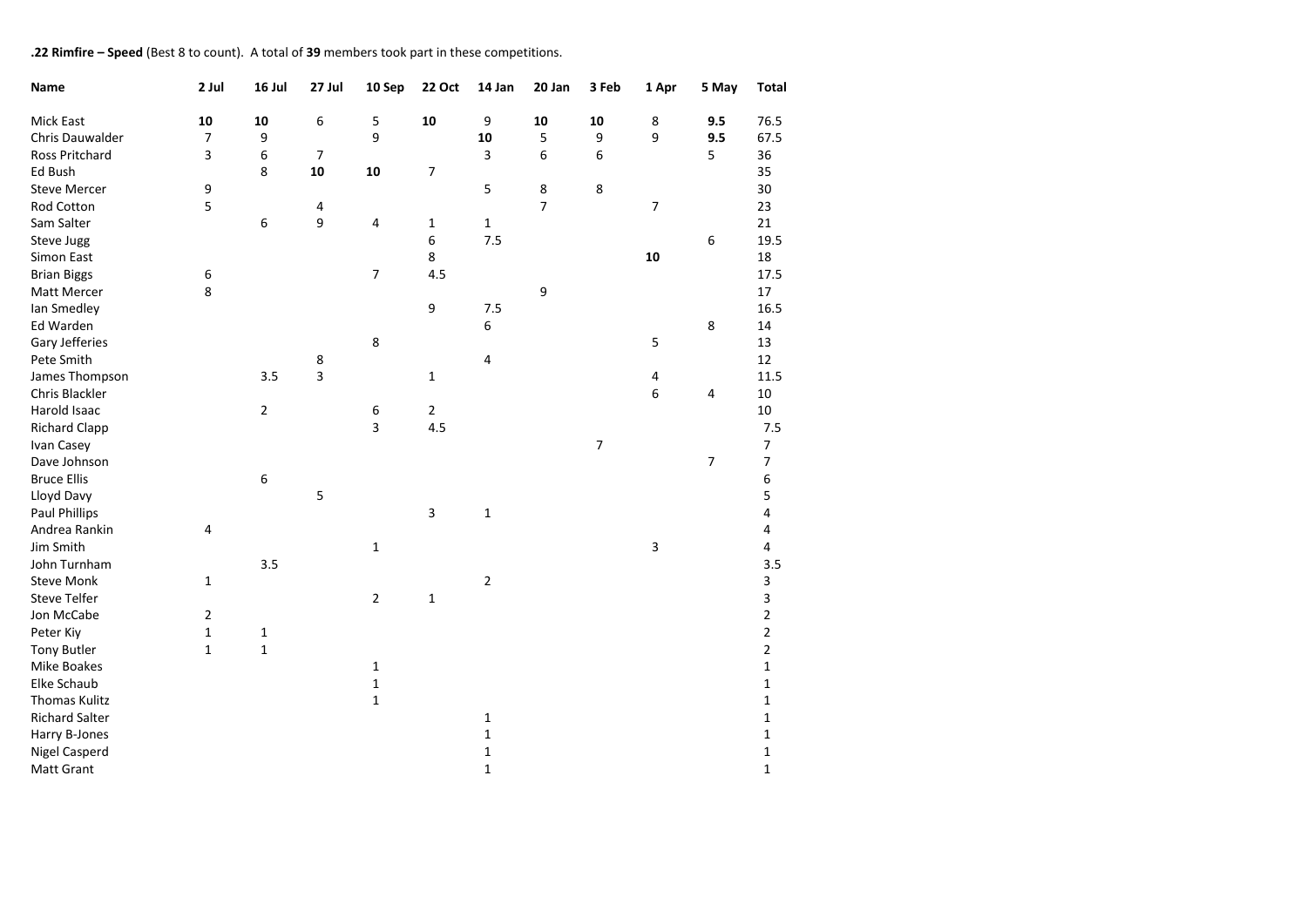### **GR(CF) - Offhand** (Best 6 to count). A total of **38** members took part in these competitions.

| Name                     | 6 Aug | 10 Sep         | 1 Oct          | 5 Nov          | 28 Jan         | 11Feb | 11 Mar         | 15 Apr         | 13 May         | <b>Total</b>   |
|--------------------------|-------|----------------|----------------|----------------|----------------|-------|----------------|----------------|----------------|----------------|
| Mick East                | 10    | 10             | 10             | 8              | 10             | 10    |                | 9.5            | 10             | 60             |
| <b>Steve Mercer</b>      | 9     |                | 9              | $\overline{7}$ |                |       |                | 9.5            |                | 34.5           |
| Rod Cotton               |       |                | 6              | 6              | 3              |       | 4              | 4              | 6              | 29             |
| <b>Brian Biggs</b>       | 7     | 8              |                | $\mathbf{1}$   | $\mathbf 1$    | 9     |                |                |                | 26             |
| Chris Blackler           |       |                |                |                |                |       | 8              | 8              | 9              | 25             |
| Ross Pritchard           | 8     |                |                |                | 6              |       |                | 3              | 8              | 25             |
| <b>Ed Warden</b>         |       |                |                |                | $\overline{7}$ | 7.5   |                | $\overline{7}$ |                | 21.5           |
| John Turnham             |       | $\overline{7}$ | 4              | $\mathbf{1}$   |                | 4     |                |                | 5              | 21             |
| Chris Dauwalder          |       |                |                |                | $\mathsf 3$    | 3     | $\overline{7}$ | 5              |                | 18             |
| lan Smedley              |       |                |                |                | 8              |       | 10             |                |                | 18             |
| Peter Kiy                | 5     |                | $\mathbf 2$    |                |                | 6     | 3              | 1              |                | 17             |
| <b>Steve Monk</b>        |       |                |                | 4              |                |       | 5              | 1              | $\overline{7}$ | 17             |
| Matt Mercer              |       |                | $\overline{7}$ | 9.5            |                |       |                |                |                | 16.5           |
| Steve Jugg               |       |                | 8              |                |                | 7.5   |                |                |                | 15.5           |
| Gary Jefferies           |       | 9              | 5              |                |                |       |                |                |                | 14             |
| Jason Slater             |       |                |                |                | 5              |       | 6              |                | 3              | 14             |
| <b>Richard Clapp</b>     |       |                |                | $\mathbf 1$    |                |       | 9              | 1              |                | 11             |
| Harold Isaac             | 4     | 6              |                |                |                |       |                |                |                | 10             |
| Simon East               |       |                |                | 9.5            |                |       |                |                |                | 9.5            |
| Pete Smith               |       |                |                |                | 9              |       |                |                |                | 9              |
| James Thompson           |       |                | $\mathbf 1$    | $\mathbf{1}$   |                |       | 1              | 6              |                | 9              |
| Simon Lagden             | 6     |                |                |                |                |       | $\overline{2}$ |                |                | 8              |
| <b>Ade Phillips</b>      |       |                |                | 5              | $\mathsf 3$    |       |                |                |                | 8              |
| Mike Boakes              |       | $\mathbf 1$    |                | $\mathbf 1$    |                | 5     |                | 1              |                | 8              |
| Ivan Casey               |       | 4              |                | 3              |                |       |                |                |                | $\overline{7}$ |
| Paul Sample              |       | 5              |                |                |                |       |                |                |                | 5              |
| Ed Bush                  |       |                |                |                |                |       |                |                | 4              | 4              |
| Alan Jenkins             | 2.5   |                |                |                |                |       | $\mathbf 1$    |                |                | 3.5            |
| Phillip Ludgate          |       |                | 3              |                |                |       |                |                |                | 3              |
| Sam Salter               |       | 3              |                |                |                |       |                |                |                | 3              |
| <b>Richard Griffiths</b> | 2.5   |                |                |                |                |       |                |                |                | 2.5            |
| <b>Steve Telfer</b>      |       | $\overline{2}$ |                |                |                |       |                |                |                | $\mathbf 2$    |
| <b>Brendon Brady</b>     |       |                |                | $\mathbf 2$    |                |       |                |                |                | $\overline{2}$ |
| Dave Johnson             |       |                |                |                |                |       |                | $\overline{2}$ |                | $\overline{2}$ |
| Andrea Rankin            | 1     |                |                |                |                |       |                |                |                | 1              |
| <b>Thomas Kulitz</b>     |       | 1              |                |                |                |       |                |                |                | 1              |
| Julian Mackie            |       |                |                |                | $\mathbf 1$    |       |                |                |                | 1              |
| <b>Paul Phillips</b>     |       |                |                |                | $\mathbf 1$    |       |                |                |                | 1              |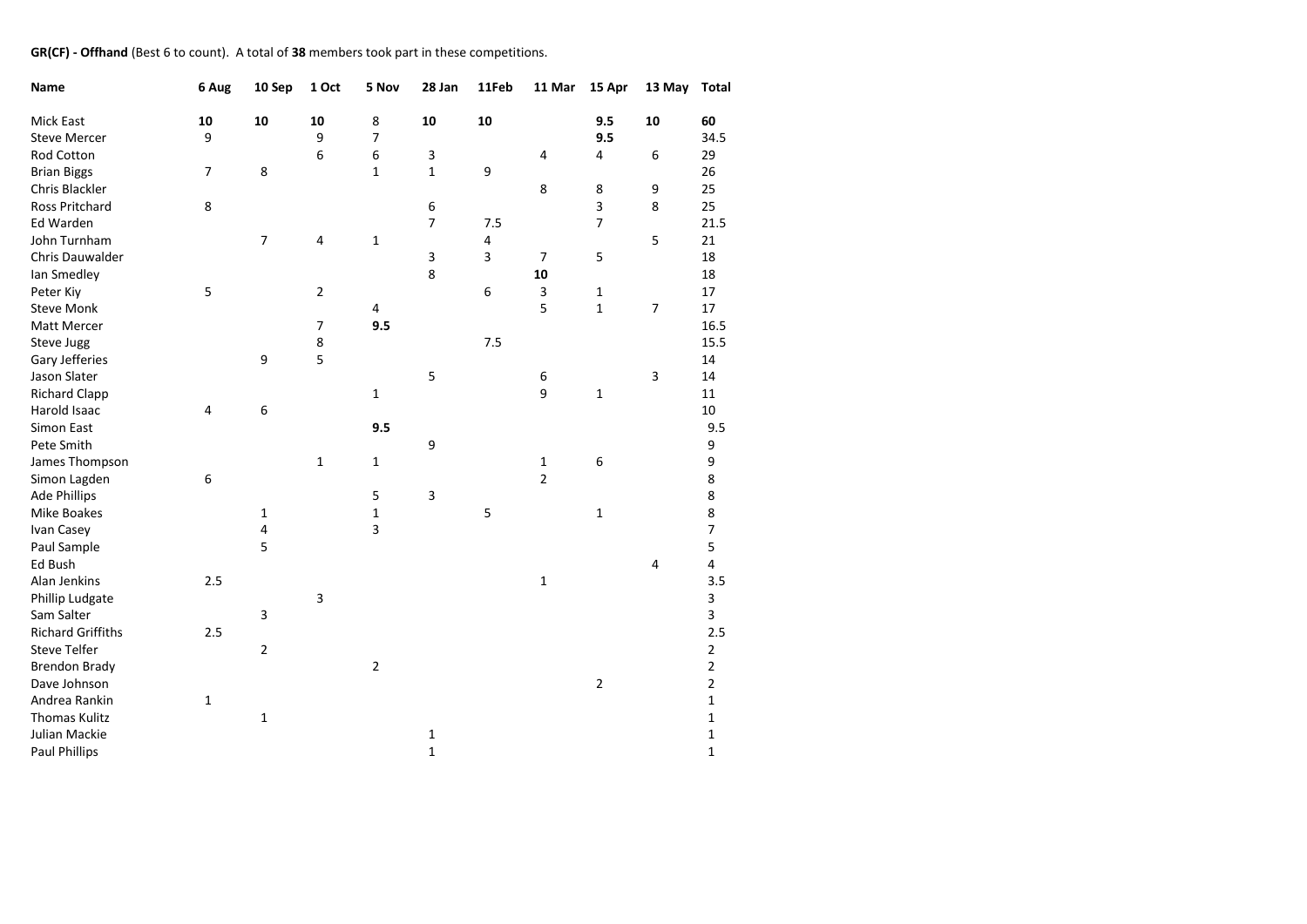### **GR(CF) – Offhand – Iron Sights** (Best 6 to count). A total of **20** members took part in these competitions.

| Name                     | 6 Aug | 10 Sep | 1 Oct | 5 Nov          | 28 Jan | 11 Feb | 11 Mar | 15 Apr | 13 May | Total |
|--------------------------|-------|--------|-------|----------------|--------|--------|--------|--------|--------|-------|
| Rod Cotton               |       |        | 10    | 10             | 10     |        | 9      | 8      | 9      | 56    |
| <b>Brian Biggs</b>       | 10    | 9      |       | 4              | 8      | 10     |        |        |        | 41    |
| <b>Steve Monk</b>        |       |        |       | 8              |        |        | 10     | 7      | 10     | 35    |
| John Turnham             |       | 8      | 8     | 3              |        | 7      |        |        | 8      | 34    |
| James Thompson           |       |        | 7     | $\overline{2}$ |        |        | 7      | 9      |        | 25    |
|                          |       |        |       |                |        |        |        |        |        |       |
| Mike Boakes              |       | 4      |       | 5              |        | 8      |        | 6      |        | 23    |
| Gary Jefferies           |       | 10     | 9     |                |        |        |        |        |        | 19    |
| Ed Warden                |       |        |       |                |        | 9      |        | 10     |        | 19    |
| Alan Jenkins             | 8.5   |        |       |                |        |        | 8      |        |        | 16.5  |
| Ivan Casey               |       | 6      |       | 7              |        |        |        |        |        | 13    |
| Julian Mackie            |       |        |       |                | 9      |        |        |        |        | 9     |
| <b>Ade Phillips</b>      |       |        |       | 9              |        |        |        |        |        | 9     |
| <b>Richard Griffiths</b> | 8.5   |        |       |                |        |        |        |        |        | 8.5   |
| Paul Phillips            |       |        |       |                | 7      |        |        |        |        | 7     |
| Andrea Rankin            | 7     |        |       |                |        |        |        |        |        | 7     |
| Paul Sample              |       | 7      |       |                |        |        |        |        |        | 7     |
| <b>Brendon Brady</b>     |       |        |       | 6              |        |        |        |        |        | 6     |
| Chris Dauwalder          |       |        |       |                |        | 6      |        |        |        | 6     |
| Steve Telfer             |       | 5      |       |                |        |        |        |        |        | 5     |
| <b>Thomas Kulitz</b>     |       | 3      |       |                |        |        |        |        |        | 3     |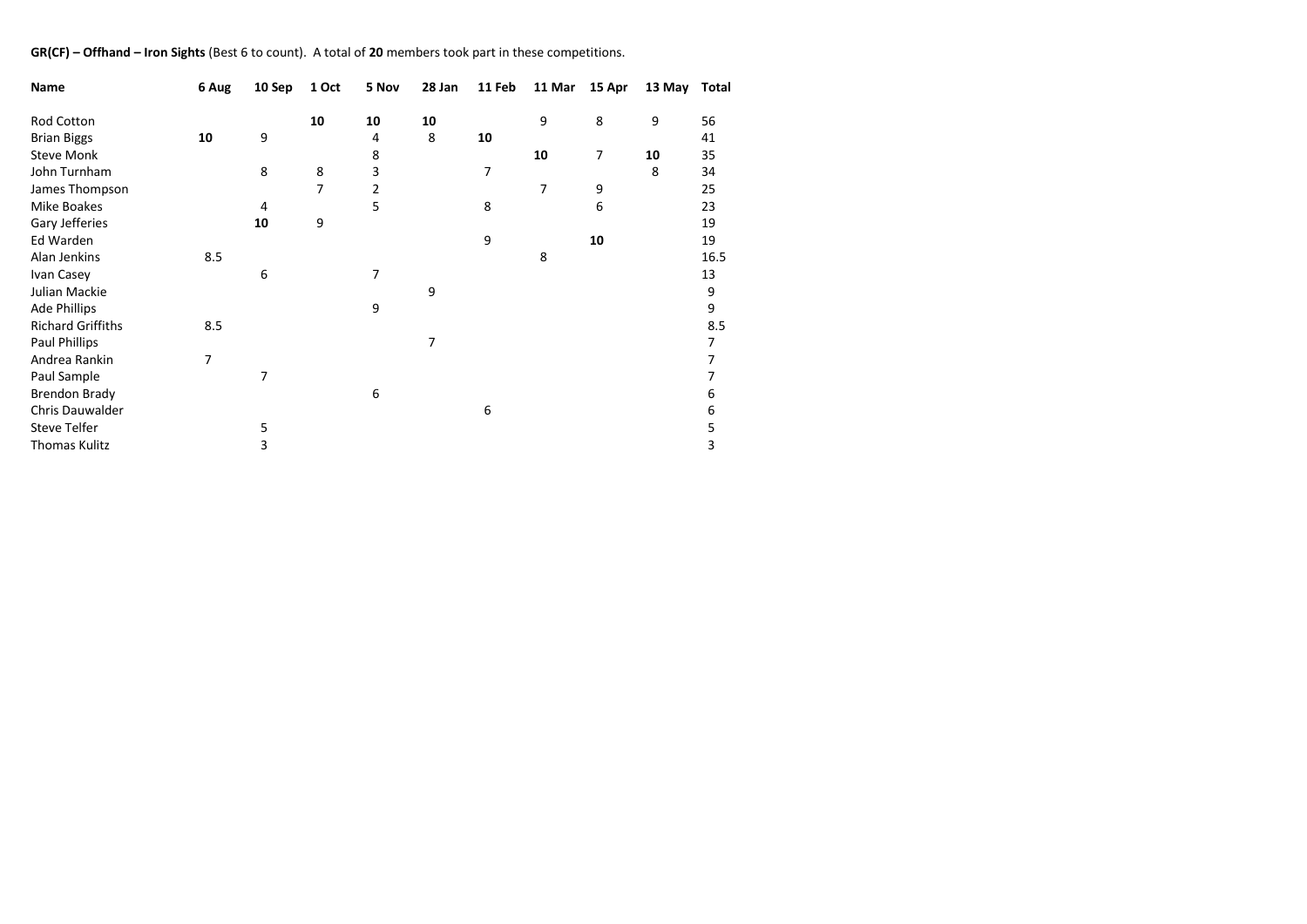## **GR(CF) - Speed** (Best 8 to count). A total of **30** members took part in these competitions.

| Name                 | 2 Jul | 6 Aug                   | 1 Oct          | 5 Nov | 20 Jan         | 28 Jan         | 11 Feb         | 11 Mar         | 15 Apr         | 13 May Total |                |
|----------------------|-------|-------------------------|----------------|-------|----------------|----------------|----------------|----------------|----------------|--------------|----------------|
| Mick East            | 7     | 10                      | 10             | 8     | 8              | 8              | 10             |                | 1              |              | 62             |
| Rod Cotton           | 8     |                         | 2.5            | 2     | 4              | 3              | $\overline{7}$ | 9              | $\mathbf{1}$   | $\,8\,$      | 43.5           |
| <b>Steve Mercer</b>  | 9     |                         | $\overline{7}$ | 6     | 9              |                |                |                | 10             |              | 41             |
| Matt Mercer          | 10    |                         | 9              | 10    | 10             |                |                |                |                |              | 39             |
| Ross Pritchard       | 6     | 7.5                     |                |       | 6              | $\mathbf{1}$   |                |                | 1              | 7            | 28.5           |
| Peter Kiy            | 4     | 4                       | 5              |       |                |                | 9              | 5              | 1              |              | 28             |
| Chris Blackler       |       |                         |                |       |                |                |                | 8              | 9              | 10           | 27             |
| Sam Salter           |       | 6                       |                | 4     |                | 1              | 6              |                | 4              | 6            | 27             |
| Chris Dauwalder      |       |                         |                |       | $\overline{7}$ | $\overline{2}$ | 3              | $\overline{7}$ | $\overline{7}$ |              | 26             |
| lan Smedley          |       |                         |                |       |                | 10             |                | 10             |                |              | 20             |
| <b>Steve Monk</b>    | 5     |                         |                |       |                |                |                |                | 5              | 9            | 19             |
| Ed Warden            |       |                         |                |       |                |                | 8              |                | 8              |              | 16             |
| Simon Lagden         |       | 9                       |                |       |                |                |                | 6              |                |              | 15             |
| Pete Smith           |       |                         |                | 5     |                | 9              |                |                |                |              | 14             |
| Ed Bush              |       | 7.5                     |                |       |                |                |                | 6              |                |              | 13.5           |
| <b>Richard Clapp</b> |       |                         |                |       |                | 7              | $\overline{2}$ |                | $\overline{2}$ |              | 11             |
| <b>Ade Phillips</b>  |       |                         |                | 7     |                | 4              |                |                |                |              | 11             |
| James Thompson       |       |                         | 2.5            | 3     |                |                |                | 4              | $\mathbf 1$    |              | 10.5           |
| Simon East           |       |                         |                | 9     |                |                |                |                |                |              | 9              |
| Gary Jefferies       |       |                         | 4              |       |                |                | 5              |                |                |              | 9              |
| Steve Jugg           |       |                         | 8              |       |                |                |                |                |                |              | 8              |
| <b>Brian Biggs</b>   |       | $\overline{\mathbf{3}}$ | $\mathbf{1}$   |       |                |                |                |                | 3              |              | $\overline{7}$ |
| Phillip Ludgate      |       |                         | 6              |       |                |                |                |                |                |              | 6              |
| Julian Mackie        |       |                         |                |       |                | 6              |                |                |                |              | 6              |
| <b>Mike Boakes</b>   |       |                         |                |       |                |                | 4              |                | $\mathbf{1}$   |              | 5              |
| Lloyd Davy           |       |                         |                |       | 5              |                |                |                |                |              | 5              |
| Harold Isaac         |       | 5                       |                |       |                |                |                |                |                |              | 5              |
| <b>Paul Phillips</b> |       |                         |                |       |                | 5              |                |                |                |              | 5              |
| Ivan Casey           |       |                         |                | 1     |                | $\mathbf 1$    |                |                |                |              | $\overline{2}$ |
| Dave Johnson         |       |                         |                |       |                |                |                |                | $\mathbf{1}$   |              | $\mathbf{1}$   |

**GR(CF) – Speed – Iron Sights** (Best 8 to count). A total of **11** members took part in these competitions.

| Name                   | 6 Aug | 1 Oct | 5 Nov | 20 Jan | 28 Jan | 11 Feb | 11 Mar | 15 Apr | 13 May | Total |
|------------------------|-------|-------|-------|--------|--------|--------|--------|--------|--------|-------|
|                        |       |       |       |        |        |        |        |        |        |       |
| Rod Cotton             |       | 8.5   |       | 10     | 9      | 9      | 10     | 7      | 9      | 62.5  |
| James Thompson         |       | 8.5   | 9     |        |        |        | 9      | 6      |        | 32.5  |
| <b>Brian Biggs</b>     | 10    | 7     |       |        |        |        |        | 8      |        | 25    |
| Ed Warden              |       |       |       |        |        | 10     |        | 10     |        | 20    |
| <b>Steve Monk</b>      |       |       |       |        |        |        |        | 9      | 10     | 19    |
| Gary Jefferies         |       | 10    |       |        |        | 8      |        |        |        | 18    |
| Ivan Casey             |       |       | 8     |        | 7      |        |        |        |        | 15    |
| <b>Chris Dauwalder</b> |       |       |       |        | 8      | 6      |        |        |        | 14    |
| Mike Boakes            |       |       |       |        |        | 7      |        | 5      |        | 12    |
| <b>Ade Phillips</b>    |       |       | 10    |        |        |        |        |        |        | 10    |
| Paul Phillips          |       |       |       |        | 10     |        |        |        |        | 10    |